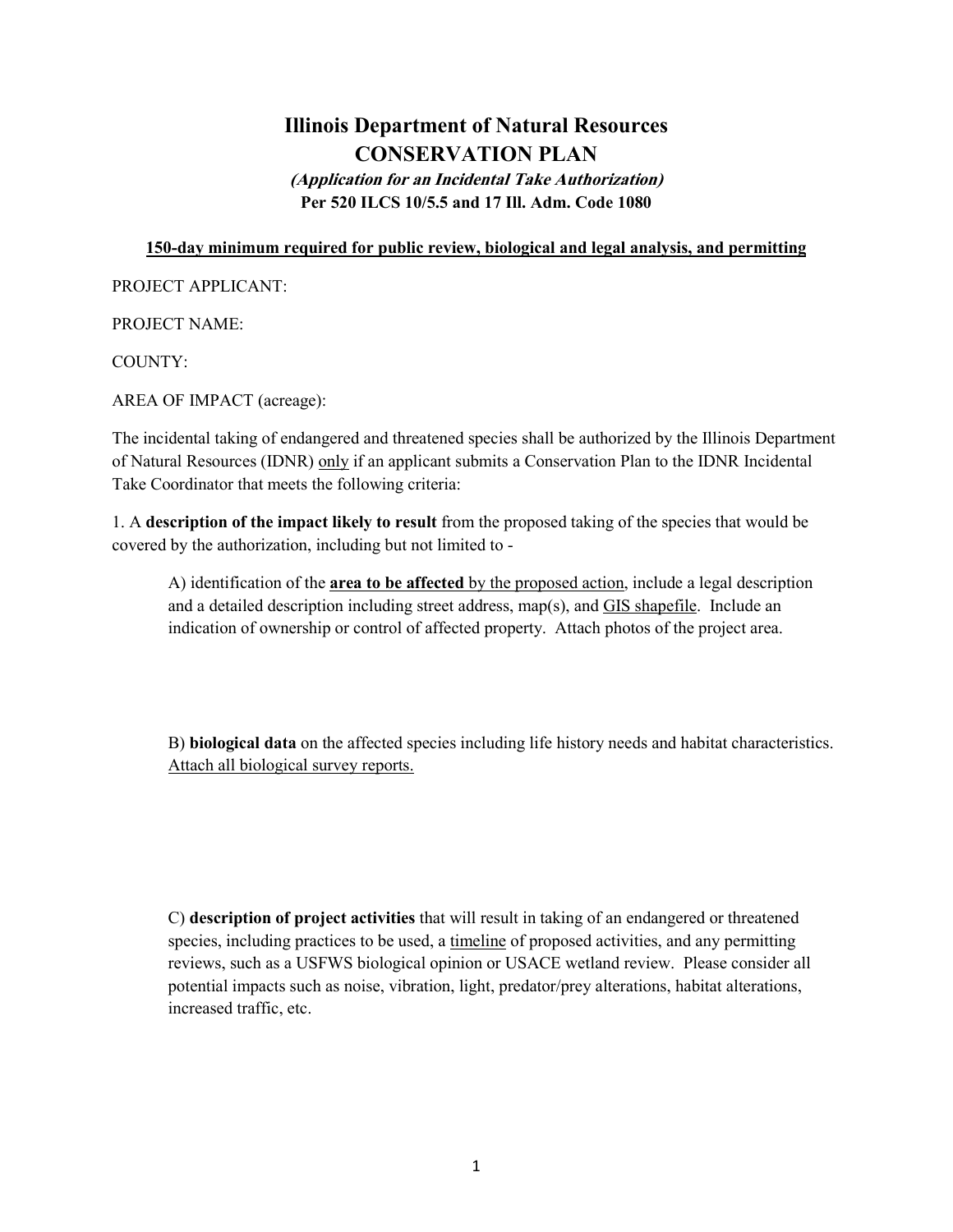D) explanation of the anticipated **adverse effects on listed species**; how will the applicant's proposed actions impact each of the species' life cycle stages.

2) Measures the applicant will take to **minimize and mitigate** that impact and the **funding** that will be available to undertake those measures, including, but not limited to -

A) plans to **minimize the area affected** by the proposed action, the estimated **number of individuals** of each endangered or threatened species that will be taken, and the **amount of habitat** affected (please provide an estimate of area by habitat type for each species).

B) **plans for management of the area** affected by the proposed action that will **enable continued use** of the area by endangered or threatened species by maintaining/re-establishing suitable habitat (for example, native species planting, invasive species control, use of other best management practices, restored hydrology, etc.).

C) description of **all measures to be implemented to avoid, minimize, and mitigate** the effects of the proposed action on endangered or threatened species.

- Avoidance measures include working outside the species' habitat.
- Minimization measures include timing work when species is less sensitive or reducing the project footprint.
- Mitigation is additional beneficial actions that will be taken for the species such as needed research, conservation easements, propagation, habitat work, or recovery planning.
- It is the **applicants responsibility to propose mitigation measures**. IDNR expects applicants to provide species conservation benefits 5.5 times larger than their adverse impact.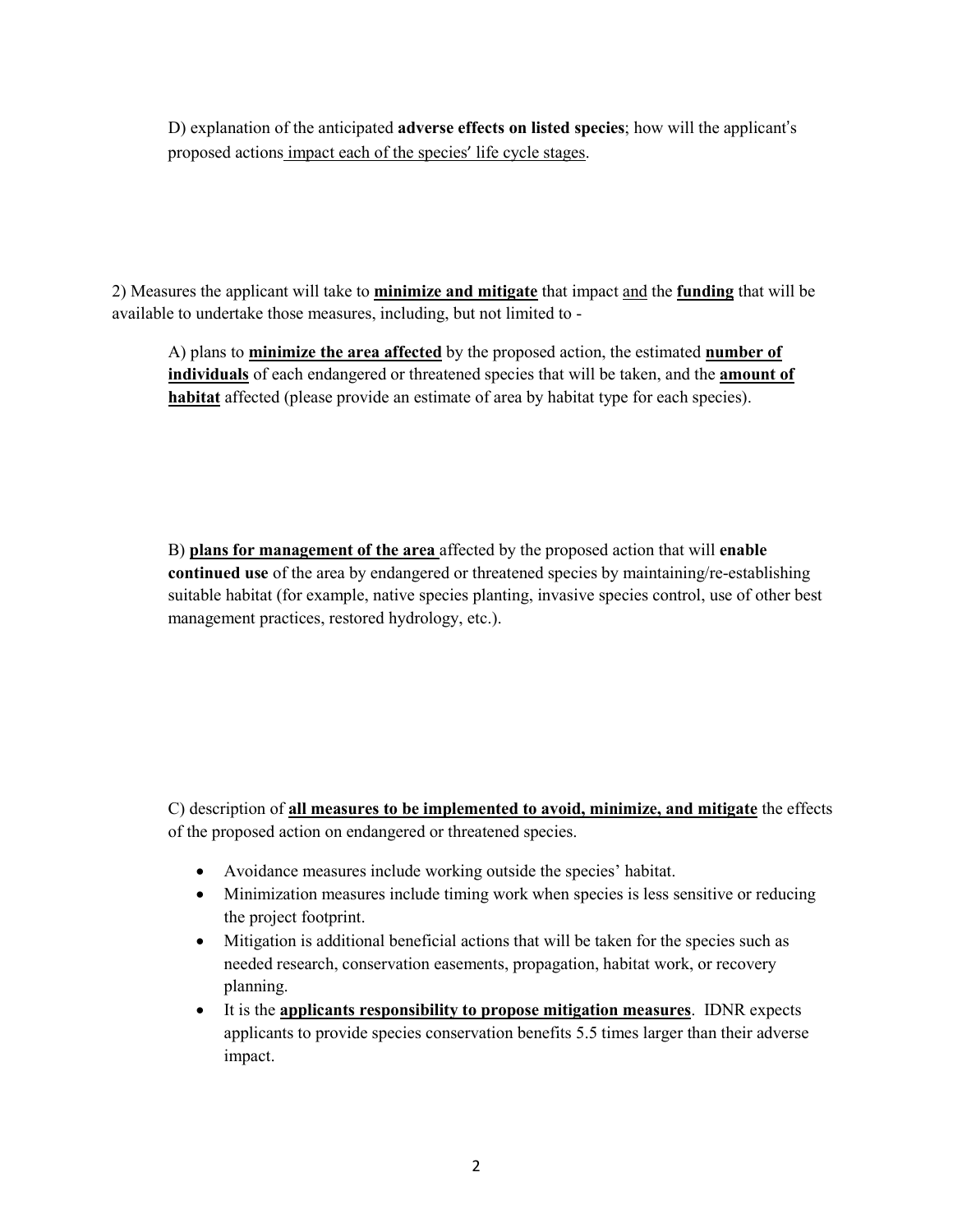D) plans for **monitoring** the effects of the proposed actions on endangered or threatened species, such as species and habitat monitoring before and after construction, include a plan for follow-up reporting to IDNR.

E) **adaptive management practices** that will be used to deal with changed or unforeseen circumstances that affect on endangered or threatened species. Consider environmental variables such as flooding, drought, and species dynamics as well as other catastrophes. Management practices should include contingencies and specific triggers. Note: Not foreseeing any changes does not quality as an adaptive management plan.

F) verification that **adequate funding** exists to support and implement all mitigation activities described in the conservation plan. This may be in the form of bonds, certificates of insurance, escrow accounts, or other financial instruments adequate to carry out all aspects of the Conservation Plan.

3) A description of **alternative actions** the applicant considered that would reduce take, and the reasons that each of those alternatives was not selected. A "no-action" alternative" shall be included in this description of alternatives. Please, describe the economic, social, and ecological tradeoffs of each action.

4) Data and information to indicate that the proposed taking **will not reduce the likelihood of the survival or recovery** of the endangered or threatened species in the wild within the State of Illinois, the biotic community of which the species is a part, or the habitat essential to the species existence in Illinois.